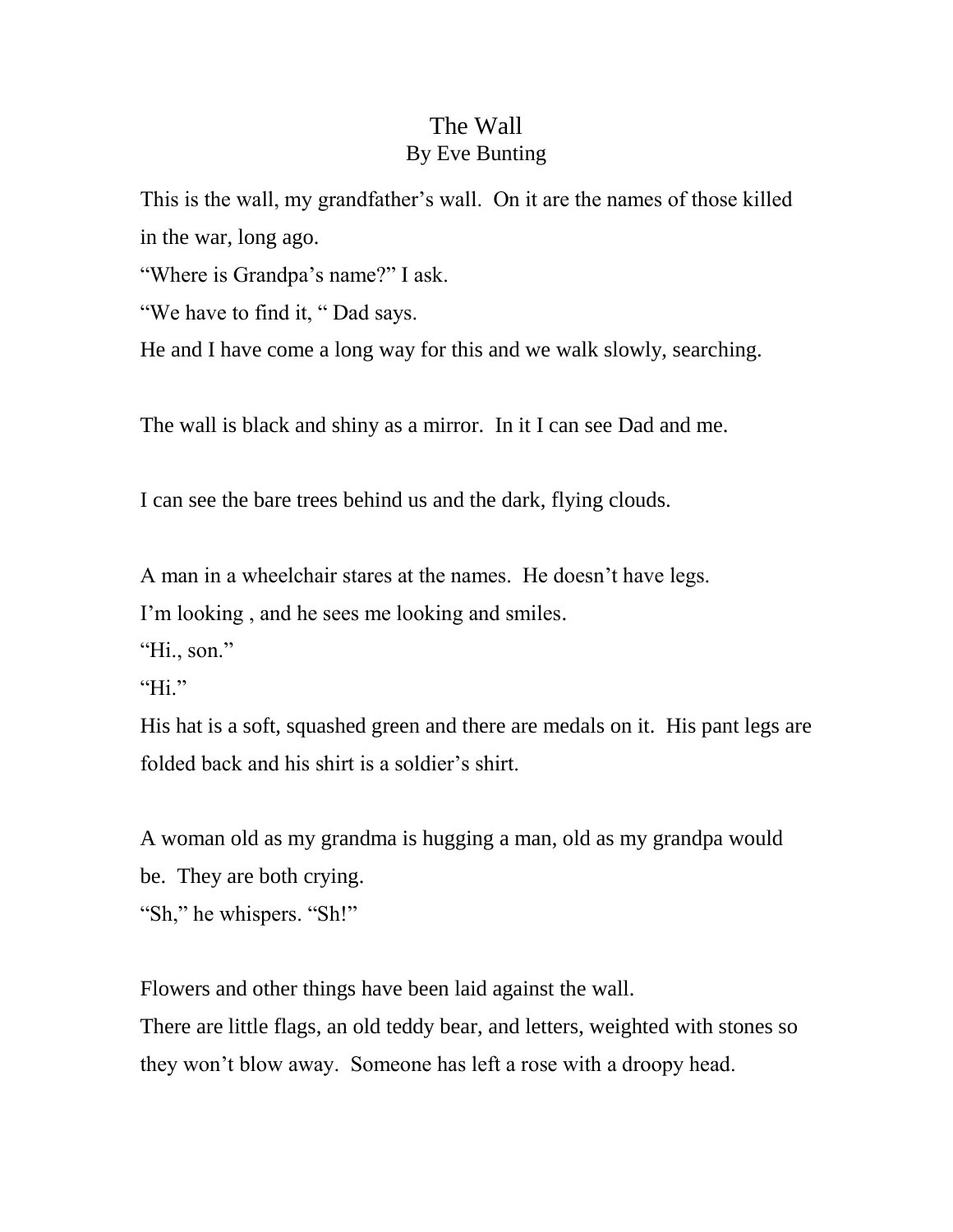"Have you found Grandpa yet?" I ask.

"No, " Dad says. "There are so many names. They are listed under the years when they were killed. I've found 1967."

That's when my grandpa died.

Dad runs his fingers along the rows of print and I do, too. The letters march side by side, like rows of soldiers. They're nice and even. It's better printing than I can do. The wall is warm.

Dad is searching and searching .

"Albert A. Jensen,

Charles Bronoski,

George Munoz, " he mutters.

His fingers stop moving. "Here he is."

"My grandpa?" I ask.

Dad nods. "Your grandpa." His voice blurs. "My dad. He was just my age when he was killed."

Dad's rubbing the name, rubbing and rubbing as if he wants to wipe it away.

Maybe he just wants to remember the way it feels.

He lifts me so I can touch it , too.

We've brought paper. Dad puts it over the letters and rubs on it with a pencil so the paper goes dark, and the letters show up white.

"You've got parts of other guys' names on there, too, " I tell him.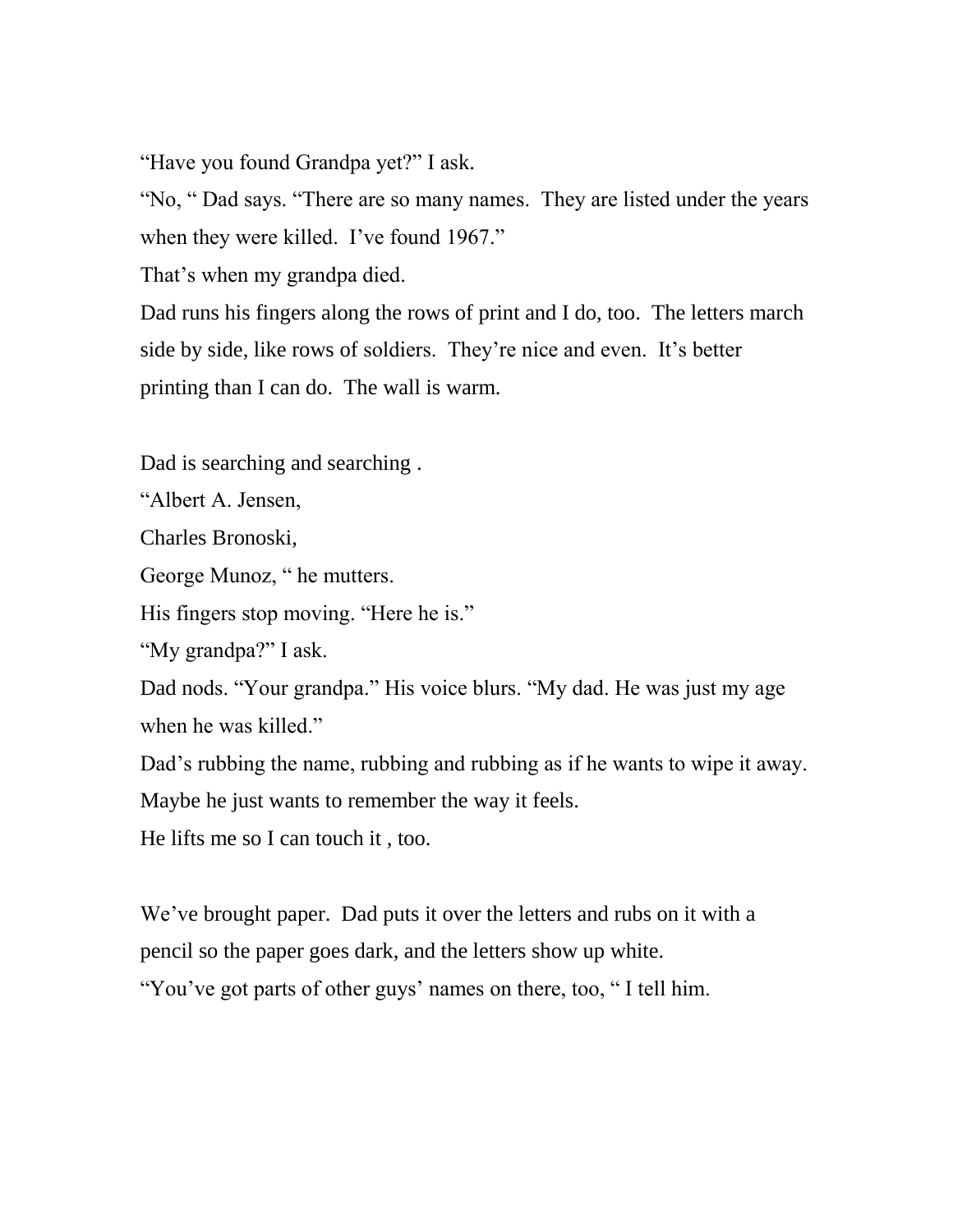Dad looks at the paper. "Your grandpa won't mind." "They were probably friends of his anyway, " I say. Dad nods. "Maybe so." A man and a boy walk past. "Can we go to the river now, Grandpa?" the boy asks. "Yes." The man takes the boy's hand. "But button your jacket. It's cold."

My dad stands very still with his head bent.

A bunch of big girls in school uniforms come down the path. Their teacher is with them. They are all carrying more of those little flags.

"Is this wall for the dead soldiers, Miss Gerber?" one of them asks in a loud voice.

"The names are the names of the dead. But the wall is for all of us," the teacher says.

They make a lot of noise and ask a lot of questions and all the time Dad just stands there with his head bowed, and I stand beside him. The girls stick their flags in the dirt in front of the wall and leave. Then it's quiet again.

Dad folds the paper that has Grandpa's name on it and puts it in his wallet. He slides out a picture of me, one of the yucky ones they took in school. Dad outs the picture on the grass below Grandpa's name.